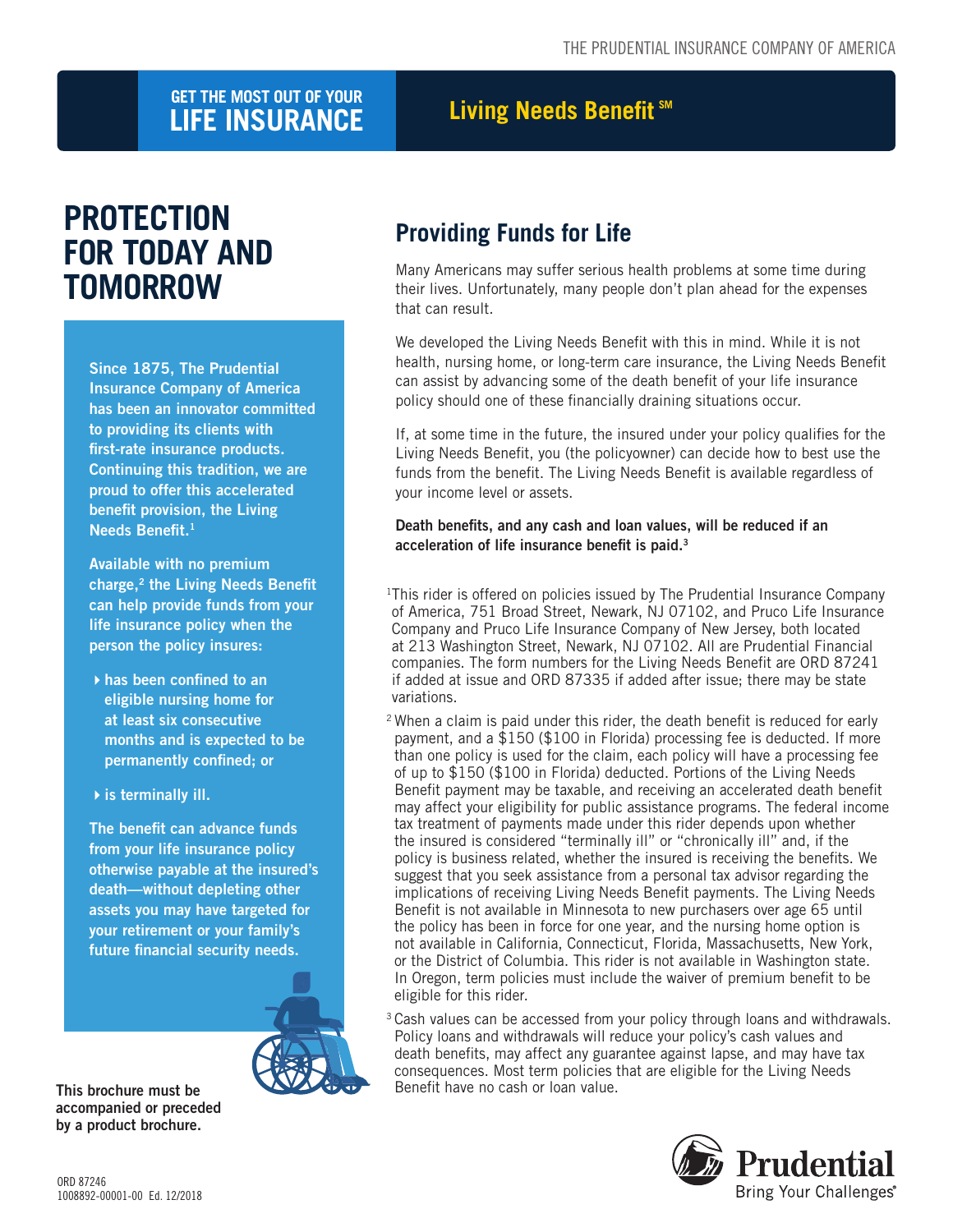#### **MORE FLEXIBILITY**

The Living Needs Benefit gives you more opportunities to tailor your life insurance policy to meet your individual needs. This benefit can usually provide more funds than would be available from a policy loan<sup>3</sup> or by cashing in your life insurance policy if the insured qualifies under one of the following options:4

Option A—This is a Nursing Home Option, payable if the insured has been confined to an eligible nursing home for at least six consecutive months and you furnish evidence satisfactory to Prudential that the insured is expected to remain in the nursing home permanently.<sup>5</sup>

Option B—This is a Terminal Illness Option, payable if you furnish evidence satisfactory to Prudential that the insured's life expectancy is six months or less (12 months or less for California).<sup>5</sup> In many states, this option can also advance funds if the insured requires a vital organ transplant.<sup>6</sup>

### **IT'S YOUR CHOICE**

If you activate the Living Needs Benefit feature of your life insurance policy, funds from your policy's death benefit will be paid to you in advance—either on a monthly basis or, if you prefer, in a lump sum. The maximum amount you can receive may approximate 70 to 80 percent of the death benefit for the Nursing Home Option, and 90 to 95 percent for the Terminal Illness Option.

If you elect a partial benefit payment (certain restrictions apply), your life insurance policy will continue with the death benefit reduced by the amount of benefit accelerated. Premiums and contract values will be adjusted accordingly.

To provide you with more security, your beneficiary will be entitled to receive the present value of any Living Needs Benefit amounts not paid out during the insured's lifetime, as well as any remaining death benefit amounts.

Once you start receiving payment(s) from the Living Needs Benefit, you will not be required to provide continuous evidence that the insured meets the initial qualifications in order to receive the payment(s). Payment(s) end only when the payment period you elected is over.

However, in the case of the Nursing Home Option, the insured must continue to meet the tax law definition of "chronically ill'' during the payment period in order to qualify for favorable tax treatment. (See "Tax Treatment of the Living Needs Benefit.")

Of course, you may decide never to make a claim for the Living Needs Benefit. This will allow the death benefit to be paid out in full to the beneficiary in the event of the insured's death.

<sup>4</sup> Not all states have the same options.

<sup>5</sup> In most cases documentation from a qualified physician will suffice.

 $6$  For an organ transplant, we must receive physician's documentation prior to the transplant. We reserve the right to investigate further and decide eligibility for payment.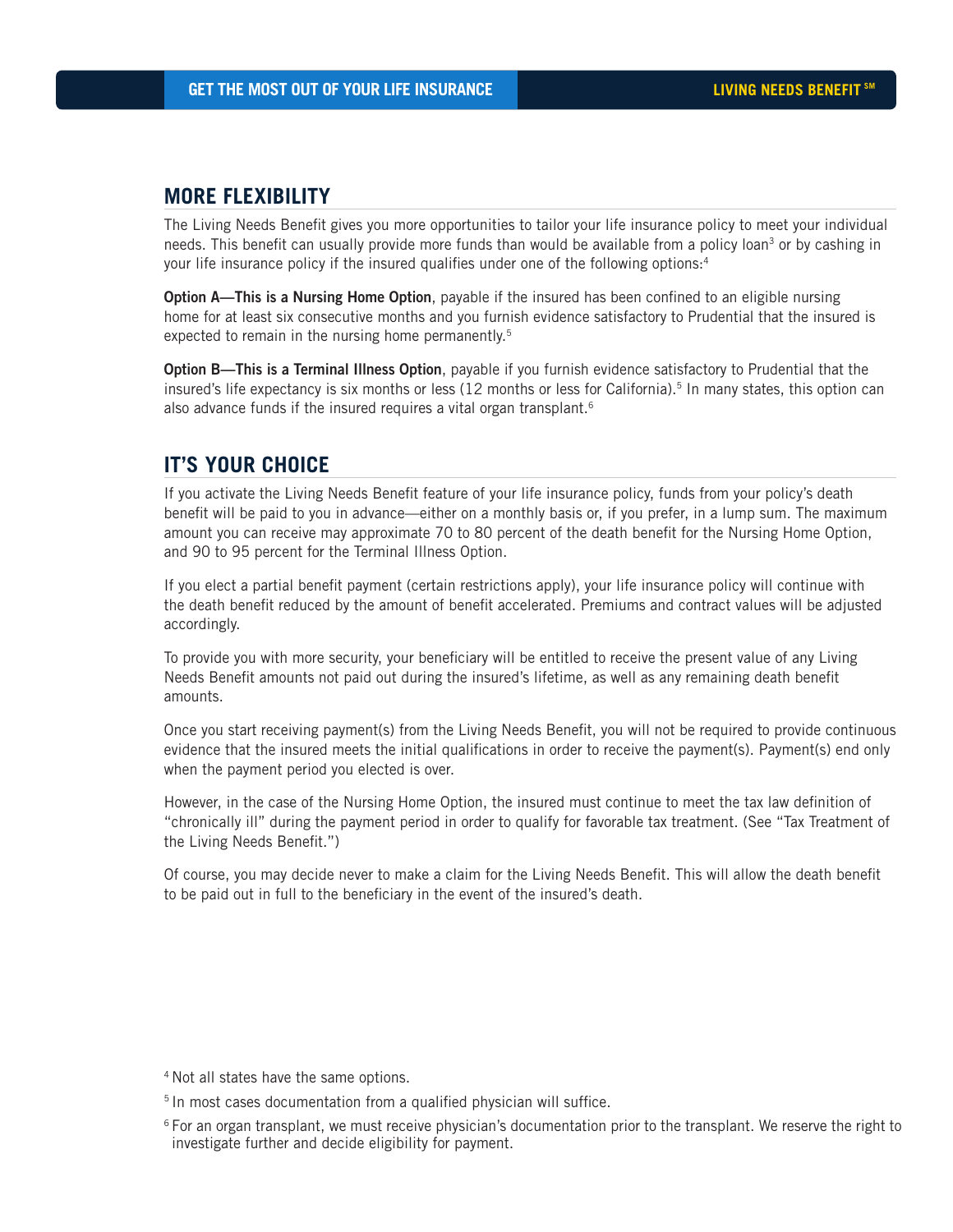#### **TAX TREATMENT OF THE LIVING NEEDS BENEFIT SM**

Accelerated death benefits like the Living Needs Benefit, which are paid from a life insurance policy, are generally excludable from federal income tax as long as the insured satisfies the tax law definition of "terminally ill" or "chronically ill."7

If the insured qualifies for the Terminal Illness Option or the Organ Transplant Option, proceeds advanced to the policyowner under the Living Needs Benefit are free of federal income tax whether they are advanced in a lump sum or are made in periodic payments.

If the insured qualifies for the Nursing Home Option and a licensed health care practitioner certifies that the insured meets the tax law definition of "chronically ill," the Living Needs Benefit paid to the policyowner is generally excludable from federal taxable income. However, there are some limits to the excludable amount depending on actual expenses incurred and benefits received from sources other than the Living Needs Benefit. There are also special considerations when the payments are made to a taxpayer other than the insured in the case of business-related policies.

As always, Prudential recommends that you consult with your tax advisor or attorney about how the election of the Living Needs Benefit may impact your personal situation.

#### **HELPING TO EASE THE BURDEN**

The Living Needs Benefit responds to people's concerns that they may not have the money needed if they become terminally ill or are permanently confined to an eligible nursing home. Payment of this life insurance benefit can help with the financial burdens of a serious illness. These funds can be used for any expenses, or to help maintain or improve your standard of living during a difficult time.

But, keep in mind that the Living Needs Benefit is not a health, nursing home, or long-term care insurance benefit, and is not designed to eliminate your need for health, nursing home, or long-term care insurance. If you have insurance that covers all of the expenses associated with nursing home care or a terminal illness, you may want to leave your life insurance benefit intact to allow it to remain at full value and, in most cases, provide an income tax-free death benefit to your beneficiary (according to IRC  $\S 101(a)$ ).<sup>7</sup>

#### **LOOK WHAT WE CAN OFFER YOU!**

This benefit is available as a rider on most of our new permanent and level term life insurance policies,<sup>8</sup> so this may be a good time to review your life insurance coverage. The Living Needs Benefit is another excellent reason to keep adequate life insurance throughout your retirement years.

The Living Needs Benefit is only one of the valuable answers we offer for your insurance and financial security needs. It's something you've come to expect from Prudential.

With your financial security at stake, you can't afford to take chances. So call your local financial professional if you have any questions about how our products can help you achieve your insurance protection and financial security goals. He or she can provide you with information about the Living Needs Benefit as well as our wide range of products and services.

<sup>7</sup> IRC §101(a). All benefits to be received under the Living Needs Benefit provision will be reported to you and the IRS in the year that benefits commence. For benefits received under the chronic illness provision, the amount that can be received income tax-free may be limited. Please consult your tax advisor.

 $8$ New policies must meet certain face amount requirements before the Living Needs Benefit will be added to the contract.